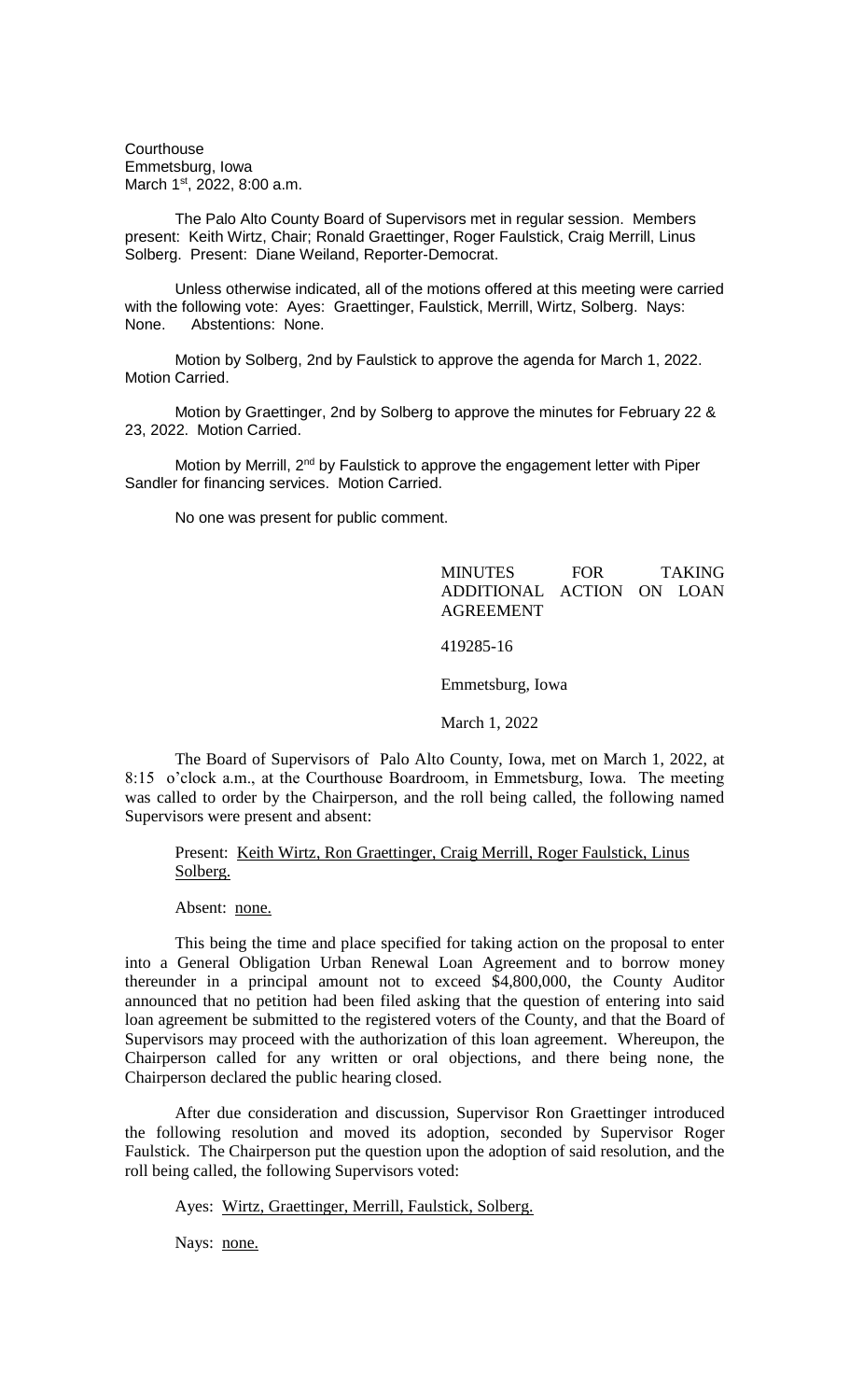Whereupon, the Chairperson declared the resolution duly adopted, as hereinafter set out.

• • • •

At the conclusion of the meeting and, upon motion and vote, the Board of Supervisors adjourned.

/s/Keith Wirtz Chairperson, Board of Supervisors

Attest: /s/Carmen Moser, County Auditor

## RESOLUTION NO. 3-1-2022

Resolution taking additional action on proposal to enter into a General Obligation Urban Renewal Loan Agreement

WHEREAS, the Board of Supervisors (the "Board") of Palo Alto County, Iowa (the "County"), has established the Palo Alto County Industrial Park Urban Renewal Area (the "Urban Renewal Area"); and

WHEREAS, the Board heretofore proposed to enter into a General Obligation Urban Renewal Loan Agreement (the "Loan Agreement") and to issue general obligation bonds in a principal amount not to exceed \$4,800,000 pursuant to the provisions of Subsection 331.441(2)(b)(14), Section 331.402, Section 331.442, and Chapter 403 of the Code of Iowa, for the purpose of paying the cost, to that extent, of undertaking the Palo Alto County Road and Bridge Improvement Projects, an urban renewal program in the Palo Alto County Industrial Park Urban Renewal Area approved by action of the Board of Supervisors on April 27, 2021, and in lieu of calling an election upon such proposal, has published notice of the proposed action and has held a hearing thereon, and as of March 1, 2022, no petition had been filed with the County asking that the question of entering into the Loan Agreement be submitted to the registered voters of the County;

NOW, THEREFORE, Be It Resolved, by the Board of Supervisors of Palo Alto County, Iowa, as follows:

Section 1. The Board of Supervisors hereby determines to enter into the Loan Agreement in the future and orders that General Obligation Urban Renewal Bonds (the "Bonds") be issued at such time, in evidence thereof. The Board of Supervisors further declares that this resolution constitutes the "additional action" required by Section 384.24A of the Code of Iowa.

Section 2. All resolutions or parts thereof in conflict herewith are hereby repealed to the extent of such conflict.

Section 3. This resolution shall be in full force and effect immediately upon its adoption and approval, as provided by law.

Section 4. This resolution shall be in full force and effect immediately upon its adoption and approval, as provided by law.

Passed and approved March 1, 2022.

/s/Keith Wirtz, Chairperson, Board of Supervisors

Attest:/s/ Carmen Moser, County Auditor